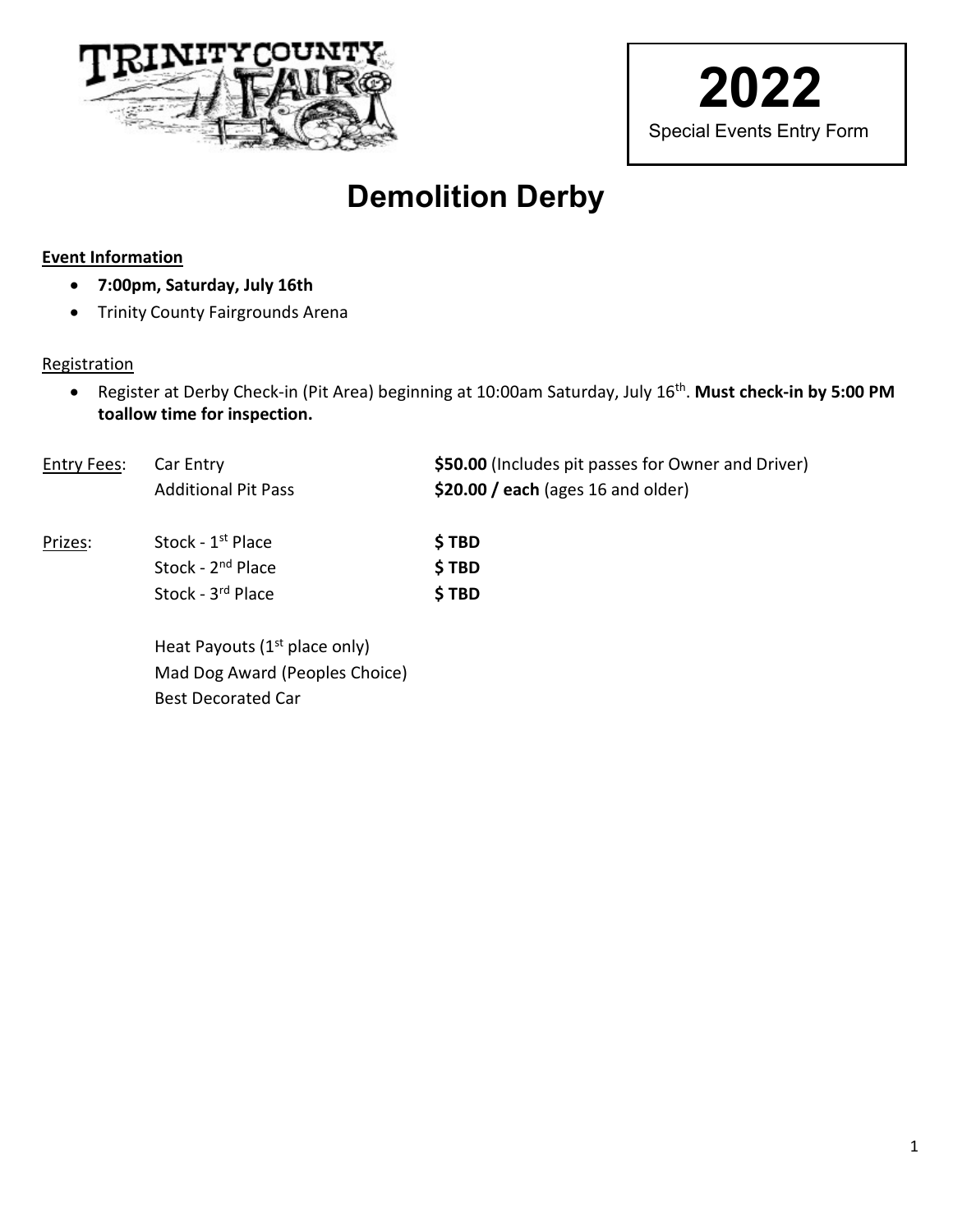# Trinity County Fair **Destruction Derby Rules (Revision 4/2022) Saturday July 16th, 2022**

### TOTAL PURSE: \$ MAIN EVENT PAYOUT: 1st Place \$, 2nd Place \$, 3rd Place \$

### HEAT PAYOUTS (1st Place only):

### MAD DOG: This award will be chosen by the crowd at the end of the show. The Prize is TBD.

This derby is open to any American made hardtop model stock car or station wagon made from **1980- present**. No commercial vehicles, convertibles, coupe utility, pickups, SUV's, four-wheel drive or foreign type car. Previous ran cars are allowed if they meet the rules.

Remove all glass, plastic, chrome, exterior mirrors, lights, grills, gas tanks, trailer hitches, rear seats and flammable material. All preparations must be done prior to coming to event.

We are an environmentally responsible event. We require that no antifreeze be used in your radiator, only water. Automatic transmission lines must be looped or ran to a cooler inside your car. Stock gas tanks must be removed, these rules state require position and size. All drivers are responsible to clean their pit area before leaving.

These items will result in your vehicle not being eligible torace:

No siliconing, undercoating or painting of frames, interbody panels, inside trunks or tailgates, paint may only be on outside of vehicle body and bumpers. Your paint must be dry by inspection. Bumper height on new cars will be strictly enforced, you cannot manipulate any surface to gain height. No welding body to frames.

#### **Bumpers and Brackets**

- **1. You can use any 5-mph bumper or homemade bumper on any car.**
- 2. Bumper seams may be fully welded. No filler rod is allowed.
- 3. Bumpers may be trimmed and/or flipped.
- **4. Homemade bumpers may be made from 4" W X 6" H X ¼ inch mild steel square tubing, must be hollow all theway through. You must (mandatory) cap the end of the tubing on each side with ¼ inch metal, must have a 1- inch hole for inspection. Bumper cannot go past the width of the fenders and must be square with no sharp points on the ends. You may NOT put a point on a homemade bumper. Homemade bumpers cannot extend past the center (middle) of each front tire on either side.**
- 5. Bumpers may be installed using 6"L X 6"W X 3/8 inch thick flat mounting plates, must be welded to the bumper then welded to the bracket. Plates may be welded to the brackets.
- 6. Brackets may be 10"L X 4"W X ¼ inch thick flat plate or 10"L X 2" X 4" X ¼ inch thick square tubing/channel or  $10"$ LX  $4"$  X  $2"$  X  $1/4$  inch thick angle iron.
- **7. Front bumpers may have two 16" L X 2" W X 3/16 inches thick flat strap. Straps must be vertical position and welded 4 inches to the bumper and 4 inches to the core support to help hold the bumper onfront bumper only.**
- 8. No angle/corner gussets on bumper brackets to the bumper.
- 9. Any stock automotive brackets are allowed; bumper shocks may be collapsed and welded, no filler rod.
- **10. Maximum length of stock or homemade bracket must be 10 inches long front and rear.**
- 11. No mix matching automotive brackets. No modifications to automotive brackets, if you cut it off, leave it off. Do not useautomotive stock and homemade brackets together.
- . 2 height; will be at the official's discretion. 12. Bumpers may be no higher than 20 inches and no lower than 14" from the bottom of the bumper. Used car bumper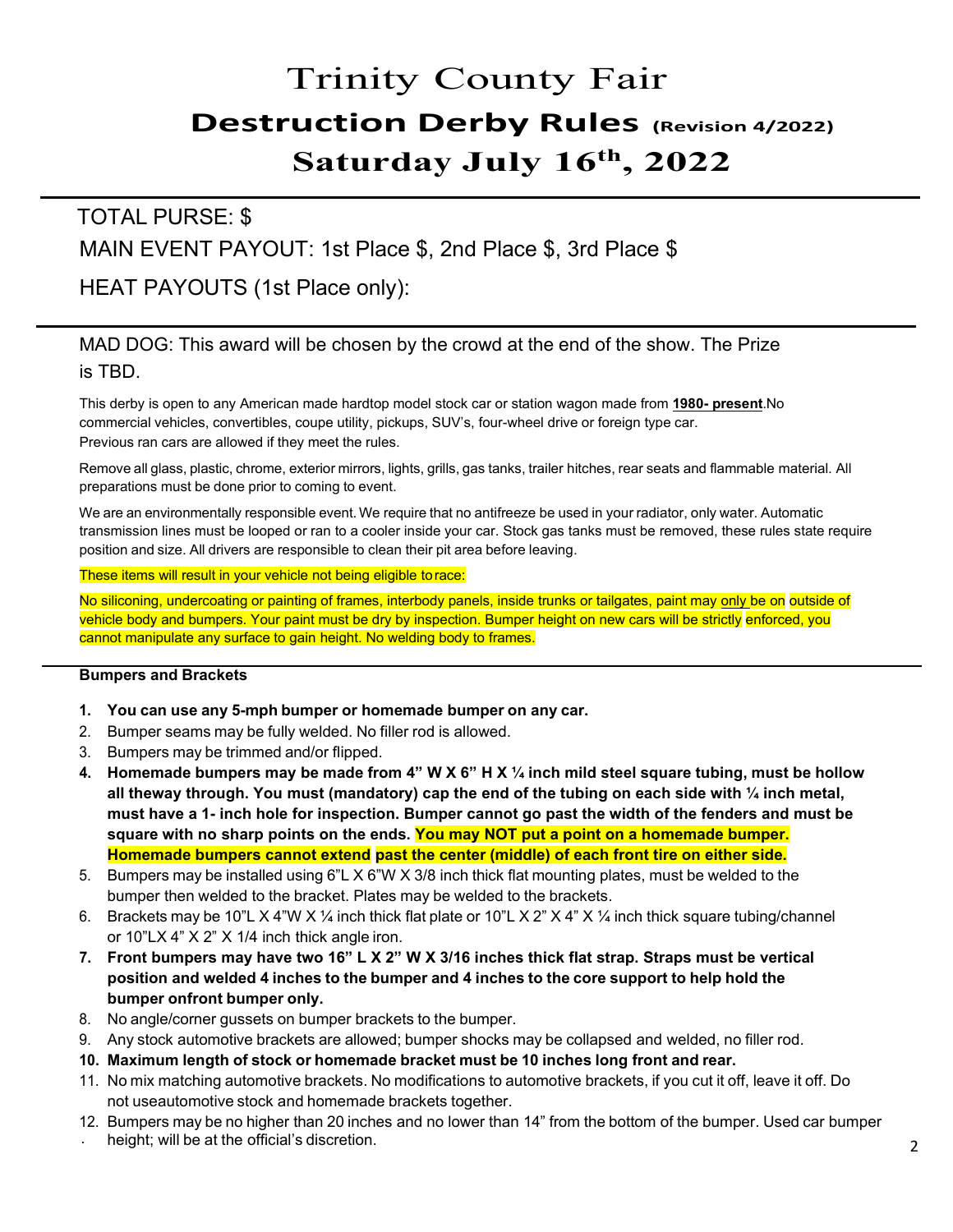#### **Radiators, AC Condensers and Core Supports**

- **1. All core supports must remain in factory location no relocating core supports.**
- 2. Radiators must be stock automotive radiators. Radiators must be brass, copper or aluminum.
- 3. No homemade steel radiators or steamtanks.
- 4. **Radiator must be in stock position. Radiators may not be welded in**.
- **5.** Ratchet straps, bailing wire or bolts may be used to secure radiator. **No radiator protectors.**
- 6. You may only use one AC condenser in front of the radiator. 4 3/8 bolts may be used to bolt condenser in.

#### **Engine, Cradle and Transmission**

- 1. Engine swaps are allowed. Engine setbacks are allowed.
- **2. Aftermarket engine cradles are allowed. No full-size engine cradles.** You may only use the front motor plate that connects to the heads and lower cradle with the pulley protector. No mid plates are allowed. No part of the lower cradlecan go past the middle of the oil pan.
- 3. You may cut a hole, 12"L X 12"W in the fire wall for the distributor. Hole must be properly covered.
- **4. No distributor guards are allowed. No Header protectors are allowed. No Carburetor protectors are allowed.**
- 5. Engine mounts must be welded to center cross member, not to the frame rails. Motor mounts may be welded to the crossmember with **a maximum of 8" of weld per side**. No rear motor mounts or head straps.
	- 2003 and newer Crown Vics with aluminum crossmember Must bolt to crossmember with one piece of ¼" x 6" flat bar that may be welded to frame 6" of weld only. Plate must only contact frame between the two bolts that hold the aluminum cradle to the frame.
- 6. Electric fuel pumps are allowed, must a shut off/kill switch for fuel pump.
- 7. Transmission coolers areallowed.
- 8. Homemade Transmission cross members are allowed maximum 2" x 2" x 1/4 inch thick square tubing. No bolting the cross member for the transmission to the body or welding the body to frame on any car.
- 9. Standard transmissions areallowed.
- 10. No transmission skid plates are allowed. No reinforcing of transmission.
- **11. No transmission braces are allowed. No reinforcing of transmission.**
- **12. You may use a steel or aluminum ultra-bell. Ultra-bell may only be bolted to engine and transmission.**
- 13. Slider drive lines are allowed.
- 14. Aftermarket gas or brake pedals and cable shifters are allowed. May only be bolt to the floor. Cable shifter **may be bolt to the floor ortransmission.**

#### **Suspension**

- 1. No suspension swaps are allowed. All suspension must be stock the year, make and model of the car it is on.
- 2. **A pipe or "bump stop" is allowed from the front frame rail to the lower A-arm in the front to achieve bumper Height. This pipe may ONLY be welded to the lower A-arm. Spring spacers may also be allowed to achieve bumper Height.**
- 3. You may also have 2 bump stops in the rear, no bigger than 2" x 2" x  $\frac{1}{4}$  inches square tubing, welded to the rear end only and must be vertical, no metal connecting the bump stops together. Solid shocks may also be used if preferred. You may have EITHER the bump stops OR solid shocks.
- 4. Bump stops must be positioned under the frame and not to the side of frame.
- 5. Al suspension components must be in stock location and configuration.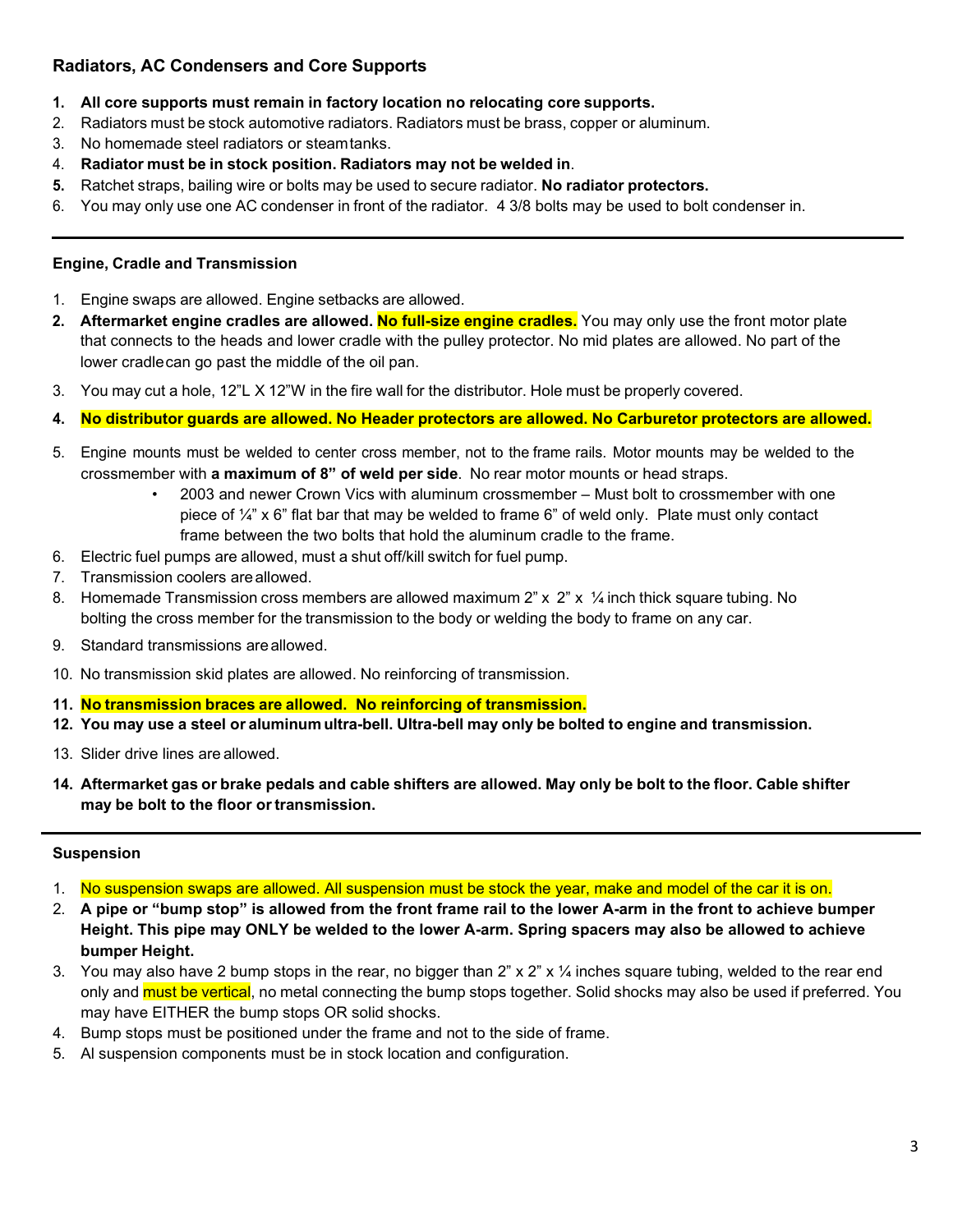#### **Hood**

- 1. You can use 6 chains, no more than ½ inch thick to secure the hood. 6 washers no larger than 3" X 1/4" thickmay be welded to the hood to keep chains from ripping through.
- 2. A hole is required in hood above the carburetor in case of a fire.
- **3. No welding the inner to the outer of hood.**
- **4. Hood must open for inspection.**
- **5. No putting bigger hoods on cars, all cars must run original stock hood to car.**

#### **Safety Bars**

- **1.** 2 Side bars may be no bigger than 12" x 2" x C channel and must be no longer than 60". They must be 3 inches from the fire wall and have a 6 inch gap from the floor. **Side bars are mandatory.**
- 2. 2 Cross bars may be no bigger than 6" x 6" square or circle tubing.
- **3.** Front cross bar must be 10 inches from the firewall and cannot connect to firewall. **Front cross bar is mandatory.**
- **4.** Rear cross bar must be behind the driver's seat, within 6 inches of the seat. **Rear cross bar is mandatory.**
- **5. No down bars are allowed.**
- **6. Front Kickers are allowed one connecting to each frame rail. They must connect to safety cage and may be welded to frame rails anywhere between the fire wall and BEHIND the front A-arms. They may be no larger than 2"x 2" x 1/4" Square tubing. No Gussets or added plate is allowed.**
- 7. Halo bars are allowed and must be within 6 inches of the driver's seat location. Halo bars must be in vertical position(90°). Halo bar may be welded to cross bar only, not to the floor. 5-inch maximum material may be used as a bar.
- **8. No welding cage to frame and floor of cars.**
- 9. 2 front window bars are mandatory. 2 bars may be used in rear windows. Window bars may not be welded to thetrunk or hood. Bars must be positioned in window seam area. 2-inch maximum material may be used as a bar.
- 10. Driver's seat may be welded to the floor and cannot be welded or bolted to the frame. No plate is allowed underdriver's seat.

#### **Batteries**

- 1. 2 automotive type batteries are allowed. Batteries are only allowed on front passenger floor. Batteries must beproperlycovered.
- 2. Batteries must be securely bolted to the floor in a battery tray. No milk crates may be used.
- 3. No welding battery tray to door bars. No bolting batteries trays to cross member or frame.
- 4. **No battery trays can cover any body bolts**.
- 5. Batteries must be properly covered.
- **6. Battery trays cannot be welded to the firewall.**

#### **Gas Tank**

- **1. Gas tank may be no bigger than 7 gallons.**
- **2. Gas Tank Protectors are allowed Must be no more than 24" wide and constructed from 2" x 2" material only. Protector must be 4" away from speaker deck. No gussets to halo bar and no taller than speaker dock.**
- 3. Gas tank may be bolted or chained securely to the floor, but not to the frame.
- 4. Gas tank must be place behind the driver's seat.
- **5. Gas tank must be bolted in securely before inspection or you will not run. SAFETY**
- 6. Gas tank must have a secure cap. All gas lines and fitting must be leak proof.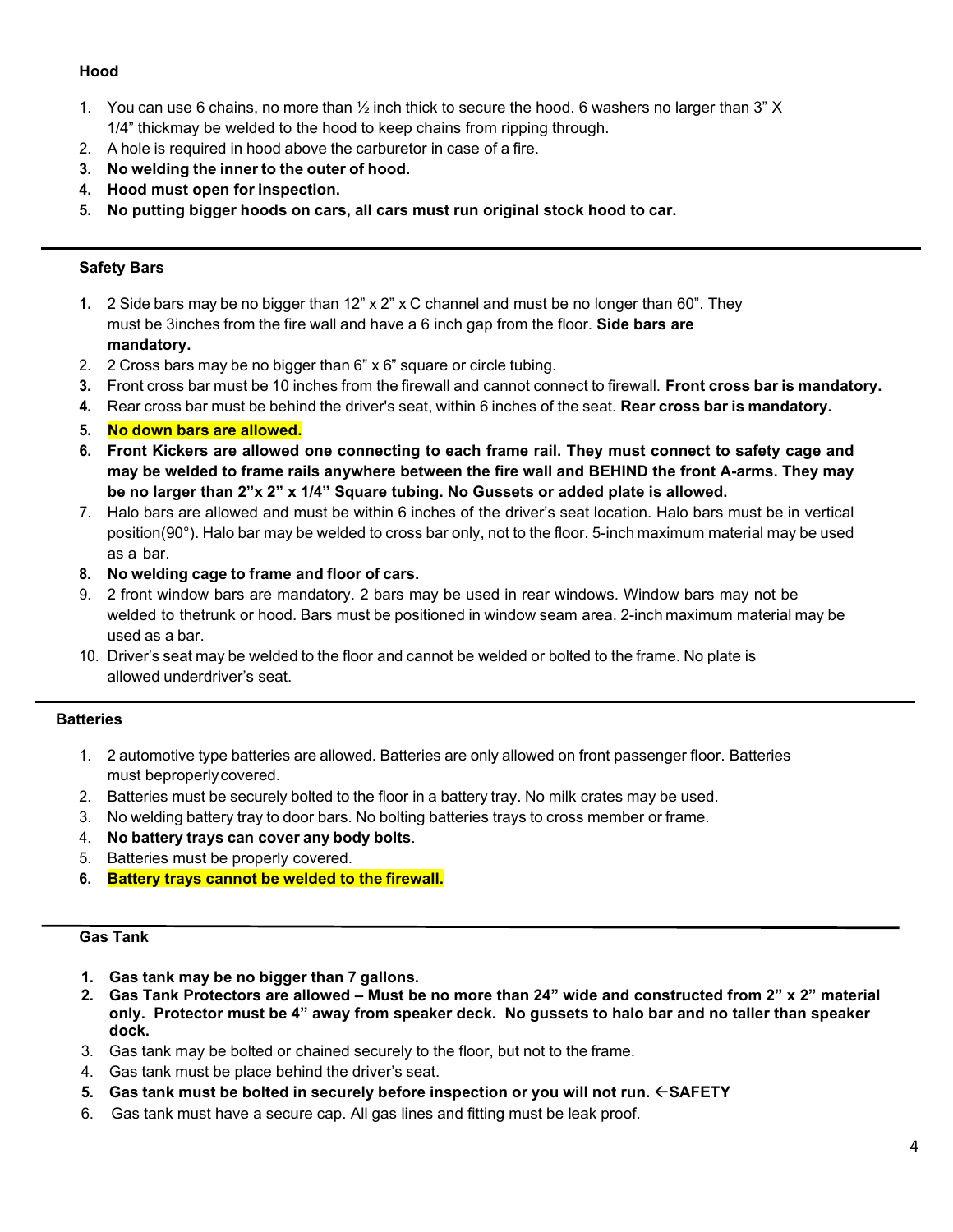#### **Doors**

- **1. Doors must be chained or welded shut. You are not allowed to use both.**
	- **If chained a maximum of 2 ½" thick chains per door may be used.** Only one wrap is allowed per chain.
	- **If welded a maximum of 6" of weld per door seam may be used.** Weld may NOT be broken up in any way. 6" of filler material up to  $\frac{1}{2}$ " filler rod or 2" x 1/8" strap may be used.
- 2. Drivers door may be welded solid.  $\leftarrow$  SAFETY

#### **Trunk lids or Deck lids and Tailgates**

**1. Trunk lids and Tail gates must be chained shut with up to 4 ½ inch chains.**

#### **Rear end**

- 1. Rear end swaps are ok, stock appearing housings, no bracing or axle protectors.
- 2. Pinion brakes are allowed. Locked rear ends are allowed.
- 3. Shorting or lengthening trailing arms are allowed, for pinion angle. **Trailing arms may not be strengthened in any way.**
- 4. Chaining rear end to frame is allowed, no welding chain to frame. No welding links together. Chain is only allowed one time around with bolts, not around body, unless the car is a uni-body, no longer than four feet and half-inch thick chain.

#### **Tires and Wheels**

- 1. No tire rule. Any ply and mud grips are allowed. Wheel size may be no bigger than 15 inches.
- 2. No 5/8" lug studs allowed.
- 3. Lug nut size may be no bigger than 1 inch.
- 4. Wheels must be factory car wheels.
- 5. Wheels may not be reinforced.
- 6. You cannot have homemade centers on rims. Universal centers are allowed, must not go passed a half inch pass boltholes, may be welded in with no filler rod or added metal

#### **Body and Frame**

- 1. Body to frame hardware and bushing must be stock. No changing body bolts.
- 2. You may not remove rubber pucks between the body and the frame.
- 3. No pinning the frame or running bolts through existing holes.
- 4. Frame notching is allowed. **No welding the body to the frame.** Hammering of the body is allowed.
- 5. Cutting of fender and wheel wells for clearance is allowed.
- 6. **NO tilting or cold bending of frame rails is allowed on any car!**
- **7. Frame cannot be painted or any undercoating painting underneath vehicle.**
- **8. Frames may be cut back 1" in front of body mount.**

#### **Rust Repair**

- 1. Floors in car may be repair with metal the same thickness as it is originally, overlapping of repair may only be up to 1 inch pass the rust spot.
- 2. If you have any other rust repair issues then mentioned above, please contact officials.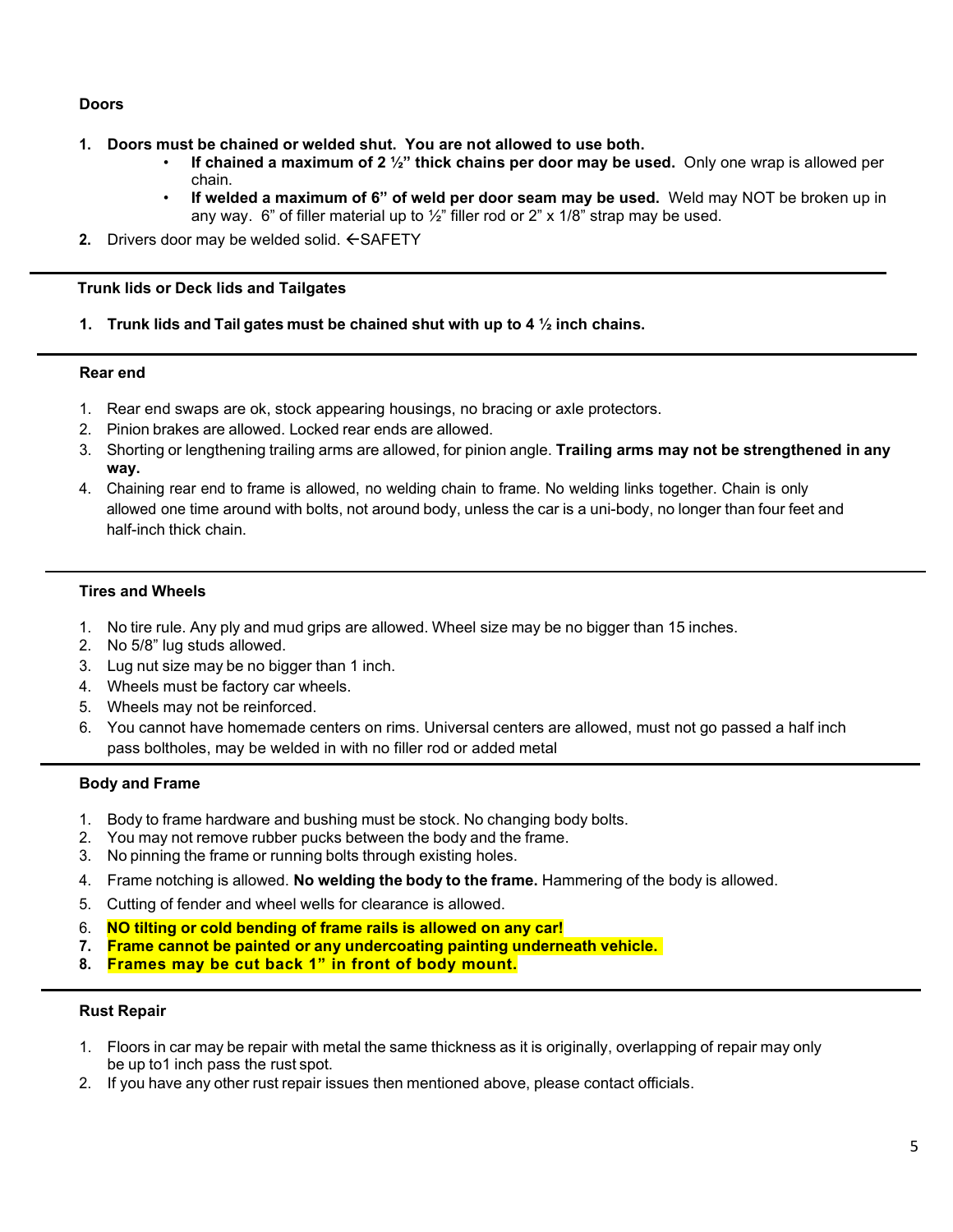#### **Safety**

- 1. Minimum of 1 lap belt is required.
- 2. Long sleeve shirts and pants are required. No short sleeve shirts or shorts are allowed.
- 3. You must have a fire extinguisher on hand in pits.
- **4. No alcohol, firearms, or drugs are allowed in the pits. Zero tolerance will be used.**

#### **Car Numbers**

- **1. Driver and passenger sides of car must have car number visible, minimum of 16 inch tall.**
- **2.** Roof signs are allowed, and notrequired.

#### **Disqualifications**

- 1. Teaming will result in disqualification for all parties.
- 2. Sandbaggers will be warned first time with flag; second time will result in disqualification.
- 3. Driver door hits are not allowed, first time will be a flag warning, and second time will result in disqualification.
- 4. We have a 2-fire rule. Will be discussed at driver's meeting.
- 5. If cars do not pass re-inspection after main event, it will result in disqualification and suspended for a year.
- 6. Un-sportsmen like conduct may result in disqualification.
- 7. Being timed out for more than 2 minutes, you will be required to shut off.
- 8. If cars do not pass re-inspection after main event, it will result in disqualification and suspended for a year.

#### **Inspection/Tech**

- 1. **You will have 1 change to pass through tech.**
- 2. Driver and 1 pit member are allowed to be in the inspection area.
- 3. Your paint must be dry before your car goes through inspection.
- 4. If you are in the money be prepared to have your car pulled out of the arena and be ready for post derby inspection. Please have your torch ready and available.

#### **Disclaimer**

- **1. If it is not stated in these rules, it is not allowed.**
- 2. Please call **Donny Case at 530-356-2907**, if you are unsure about rules.
- 3. Please do not assume any rules; it may result in disqualification of your car to run.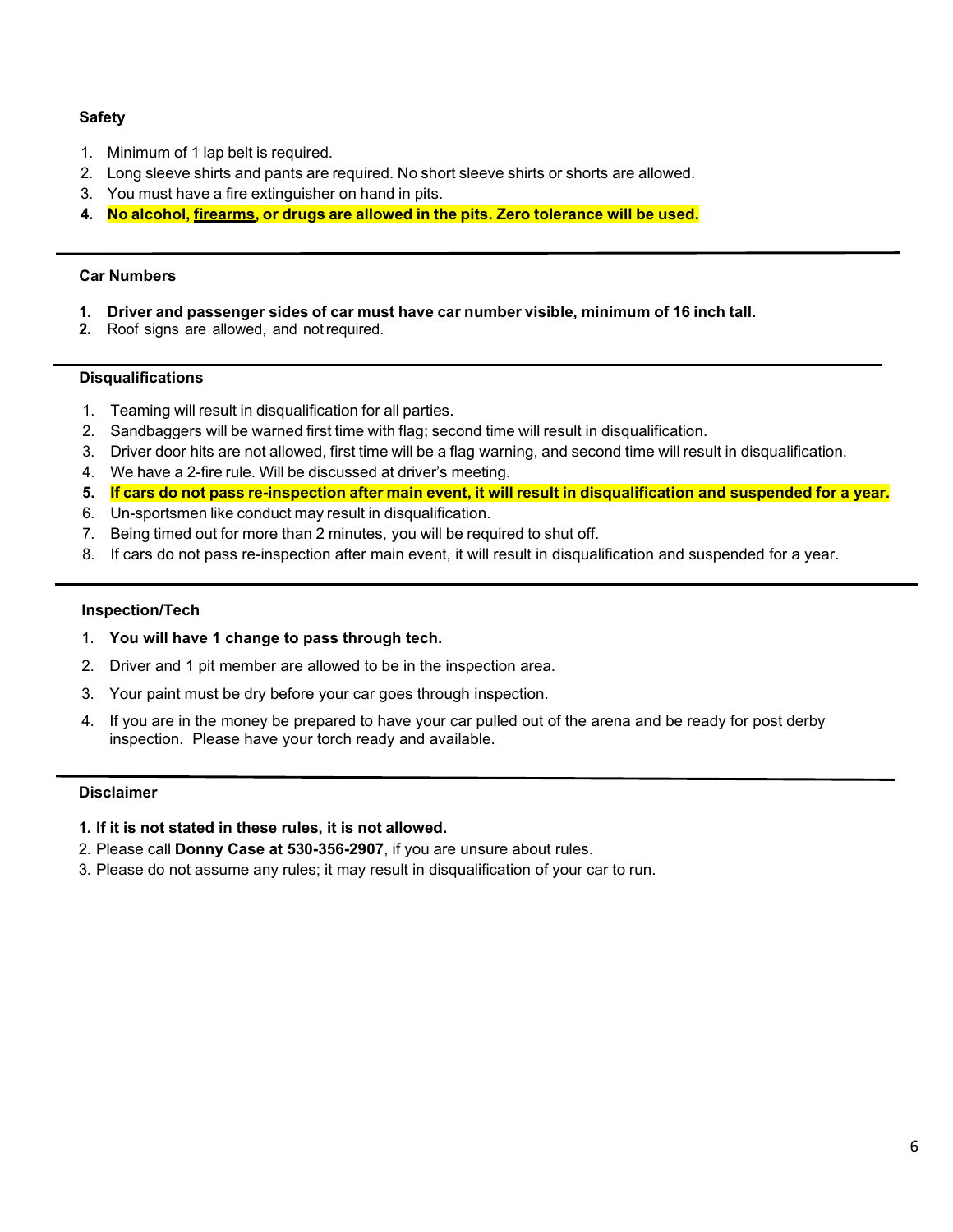# Demolition Derby Entry Fees & Pit Pass Registration

| CAR #________________                                                                                                                                                                                                         |                                                              | <b>Amount</b>   |
|-------------------------------------------------------------------------------------------------------------------------------------------------------------------------------------------------------------------------------|--------------------------------------------------------------|-----------------|
|                                                                                                                                                                                                                               |                                                              | <b>Included</b> |
| Address and the contract of the contract of the contract of the contract of the contract of the contract of the                                                                                                               |                                                              |                 |
|                                                                                                                                                                                                                               |                                                              |                 |
|                                                                                                                                                                                                                               |                                                              |                 |
| (2) Driver Name experience and the set of the set of the set of the set of the set of the set of the set of the                                                                                                               |                                                              | Included        |
|                                                                                                                                                                                                                               |                                                              |                 |
|                                                                                                                                                                                                                               |                                                              |                 |
|                                                                                                                                                                                                                               |                                                              |                 |
|                                                                                                                                                                                                                               | Signature of parent/guardian is necessary if driver under 18 |                 |
| Pit Passes \$20.00 Each                                                                                                                                                                                                       |                                                              |                 |
| (3) Crew Name experience and the series of the series of the series of the series of the series of the series of the series of the series of the series of the series of the series of the series of the series of the series |                                                              |                 |
|                                                                                                                                                                                                                               |                                                              |                 |
|                                                                                                                                                                                                                               |                                                              |                 |
|                                                                                                                                                                                                                               |                                                              |                 |
|                                                                                                                                                                                                                               |                                                              |                 |
|                                                                                                                                                                                                                               |                                                              |                 |
|                                                                                                                                                                                                                               |                                                              |                 |
|                                                                                                                                                                                                                               |                                                              |                 |
|                                                                                                                                                                                                                               |                                                              |                 |
|                                                                                                                                                                                                                               |                                                              |                 |
|                                                                                                                                                                                                                               |                                                              |                 |
|                                                                                                                                                                                                                               |                                                              |                 |
|                                                                                                                                                                                                                               |                                                              |                 |
|                                                                                                                                                                                                                               | <b>Total Pit Passes:</b>                                     |                 |
|                                                                                                                                                                                                                               | <b>Entry Fee:</b>                                            | \$50.00         |
|                                                                                                                                                                                                                               | TOTAL (non-refundable)                                       |                 |
|                                                                                                                                                                                                                               |                                                              |                 |